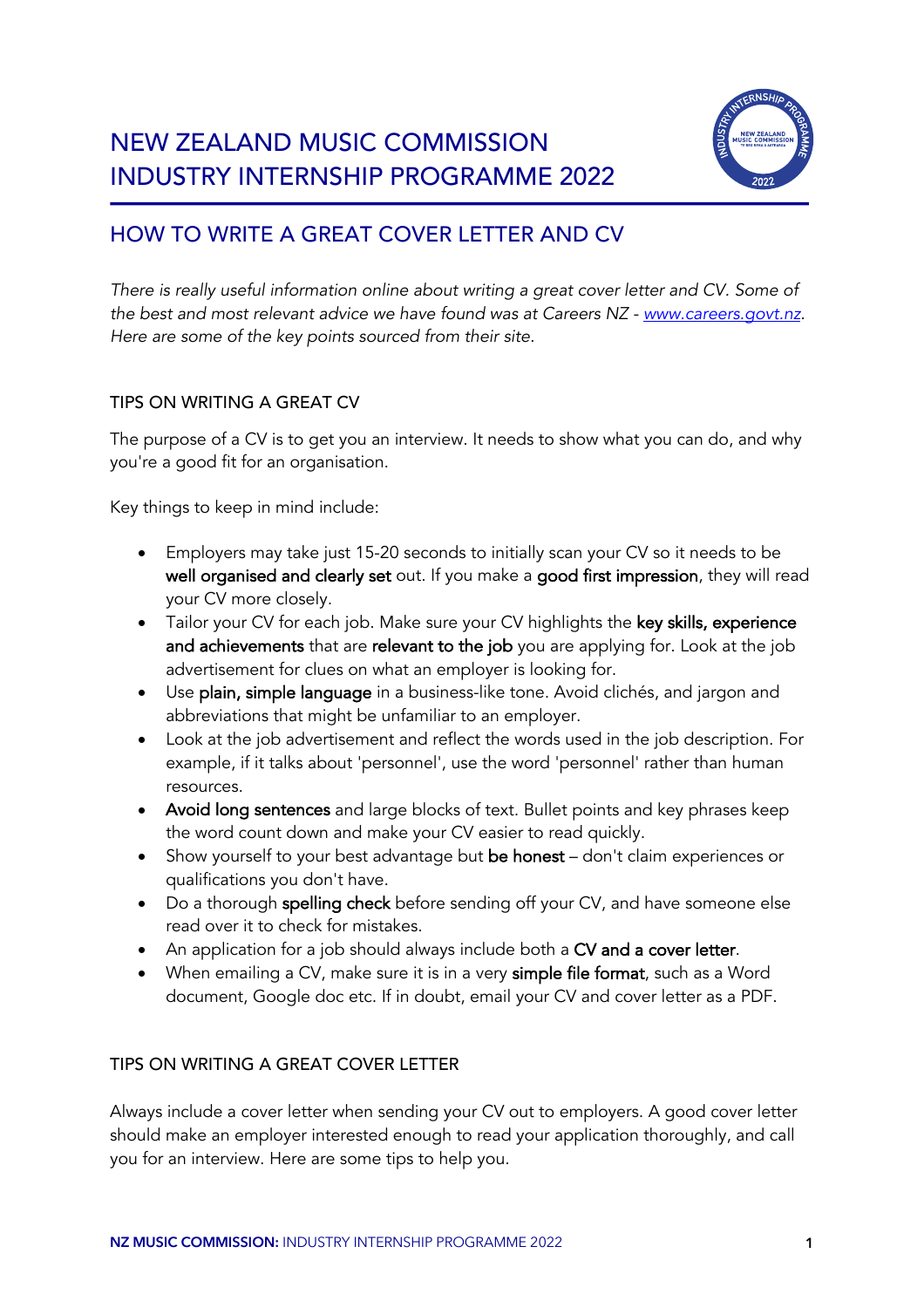### What information to include in your cover letter?

Your cover letter should give an employer an idea of who you are, and explain what skills you could bring to the job.

You should also explain to an employer why you are interested in their business, and the particular role. Showing a genuine interest helps you stand out among other candidates, so it is important to tailor your cover letters so they relate specifically to each job application.

#### Do your skills and experience match the job requirements?

To get an employer interested, you need to explain how your skills, attributes and achievements match those needed in the job vacancy. You can use information about your work history, including voluntary work, life experience, education and training and, if relevant, personal activities.

- Explain why you are the best person for the company and how your skills will meet the company's needs. Link your experience, skills and qualifications to what the employer has asked for, and show that you meet the job requirements.
- Use two or three key examples to demonstrate your suitability for the job.
- Promote yourself explain how you can contribute to the company. Focus on what you have to offer, rather than what you want.
- Research the company and show your knowledge by sharing any recommendations you have. For example: *"With 10 years of retail management experience and a record of rapid advancement, I have found at least three ways to increase sales at your Wellington outlet."*

## Why do you want this job?

Ways to demonstrate your interest in the job could include:

- showing how motivated and enthusiastic you are, and how you can fit into the organisation
- discussing your personal qualities and why the position interests you
- mentioning any personal interests or activities that are relevant to the company and the work it does
- commenting on something positive about the company and letting them know why you would want to work there. For example, you could refer to the company's reputation, management philosophy, product quality, or other factors that impress you.

#### What your cover letter should look like

Your cover letter may be the first contact you have with a prospective employer, so it is important to make a good impression. If your cover letter makes a poor impression, your CV may not be read.